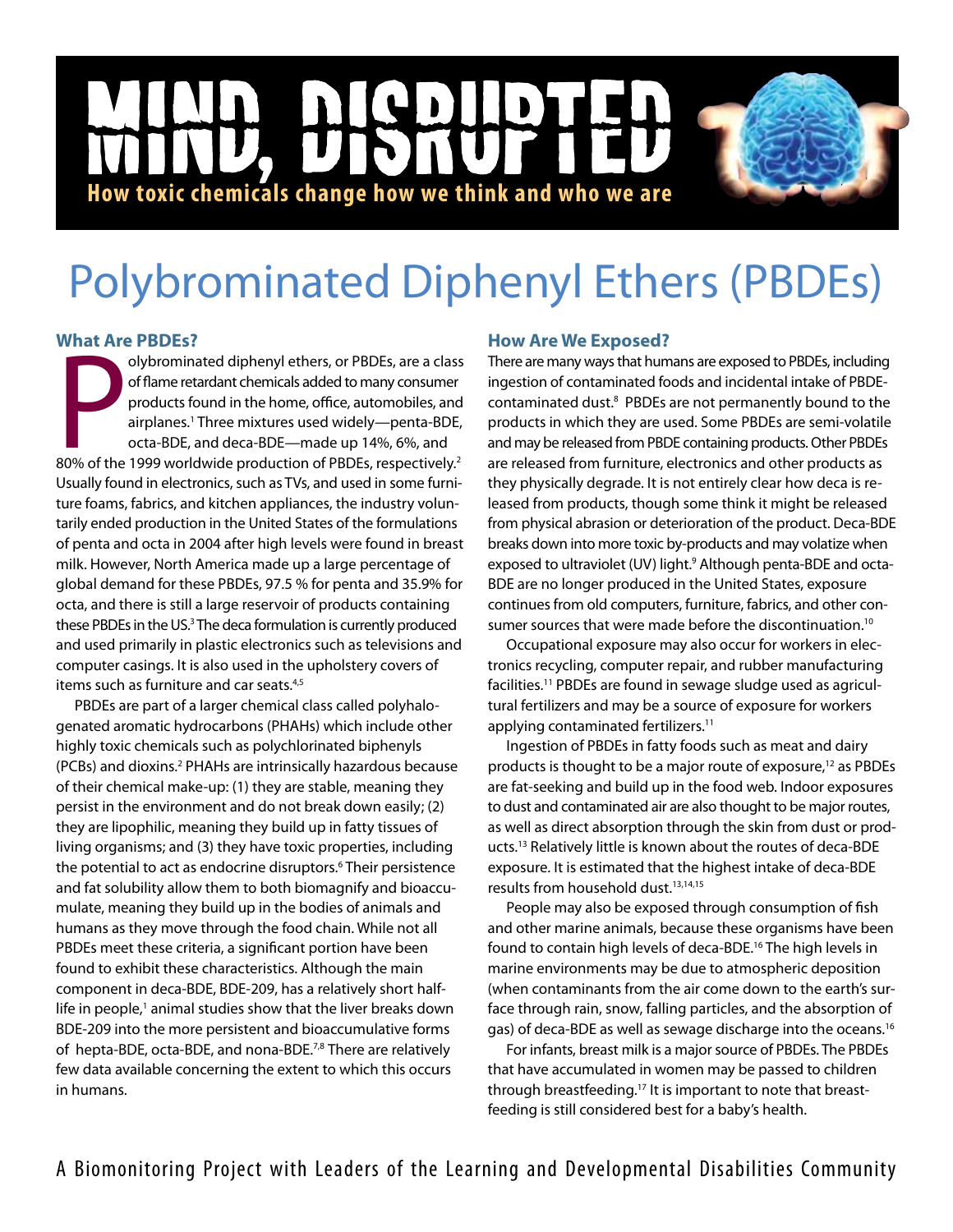#### **PBDEs in Our Bodies**

Due to their widespread use, persistence and bioaccumulative properties, PBDEs have been found in humans at high levels. A recent study by scientists from the U.S. Centers for Disease Control and Prevention (CDC) found PBDEs in nearly all 2,040 participants in a sample representative of the 2003–2004 U.S. population.18 In this study, 3 congeners were found in over 90% of the participants: 97% had levels of BDE-47 (2,2',4,4'-hexabromodiphenyl ether), 93% had levels of BDE-100 (2,2',4,4',6-pentabromodiphenyl ether), and 93% had levels of BDE-153 (2,2',4,4',5,5'-hexabromodiphenyl ether) above the limit of detection.18 Another study showed that 5 percent of American women have levels of PBDEs that are close to the levels linked to reproductive problems in animals.<sup>1</sup> PBDEs have been found in mothers' breast milk and in the blood of mothers and their babies.19,20 People of the Arctic may experience an even higher risk of exposure due to their traditional subsistence diet rich in fat from marine mammals.<sup>21,</sup> Concentrations of PBDEs have grown over the years in marine mammals due to atmospheric transport of chemicals into the north (transported long distances from areas of production and use via air and ocean currents) and bioaccumulation.2

### **What Does Exposure to PBDEs Mean for Our Health?**

The presence of environmental chemicals in the human body does not necessarily imply that they are causing adverse health effects; however, environmental chemical exposures can and do affect human health. It is important to note that both the dosage and the timing of exposure have significant effects on any potential health outcome.

The following information is intended to inform the reader about the current state of knowledge on the health effects of PBDEs, including both human and animals studies.

Relatively little is known about the health effects of PBDEs. Overall there are few studies on health effects in the general population; however, health effects have been detected in rigorous animal based studies. Nevertheless, research has found associations between PBDEs and many adverse health effects, including:

#### **Neurodevelopmental Effects**

There are few published human studies on the health effects of environmental exposure to PDBEs. One study on Dutch children found that prenatal PBDE exposure affected childhood development. Exposed children had worse fine motor skills and

## **Reducing Your Exposure**

You can minimize your exposure to PBDEs by taking the following steps:

#### PBDE-free Furniture

- Before purchasing furniture, find out which companies offer PBDE-free products. The following websites can help:
	- Clean Production Action: *www.cleanproduction.org/Flame. Alternatives.php*
	- Pollution in People: *www.pollutioninpeople.org/safer/products*
- • Contact the company directly if you cannot figure out if the manufacturer uses PBDEs.
- • Choose furniture made with less flammable fabrics like leather, wool and cotton.

#### PBDEs in Foam Padding

- Foam items purchased before 2005 can potentially contain PBDEs. Completely covering these items in fabric can limit potential exposure.
- • Avoid reupholstering foam furniture.
- Be very careful when removing old carpet. Try to keep your work area separated from the rest of the house and thoroughly clean up the area.

#### Reduce Your Dust Exposure

• Wash your hands often to remove dust particles that your hands pick up throughout the day on everything you touch.

- Use a wet rag or cloth while dusting to avoid kicking up the dust in the air.
- If possible, use a vacuum fitted with a HEPA filter. These vacuums can trap smaller particles of dust and will be more likely to remove contaminants from your home.
- Vehicles have been exempt from recent PBDE laws and high levels have been found inside cars.<sup>5</sup> Removing dust with a wet cloth and keeping car seat cushions in good repair will help to reduce your exposure.

#### PBDE-free Electronics

• Many companies are beginning to make electronics with alternatives to PBDEs. Certain PBDE-free products are available from Canon, Dell, HP, Intel, Erickson, Apple, Acer, Nokia, Motorola, LG Electronics, and Sony.

#### Consider Eating Less Fat:

- Consider choosing leaner meat and poultry cuts.
- Consider removing fat that you see on meat and fish whenever possible.
- Choose cooking methods that remove excess fat such as broiling, grilling, and roasting.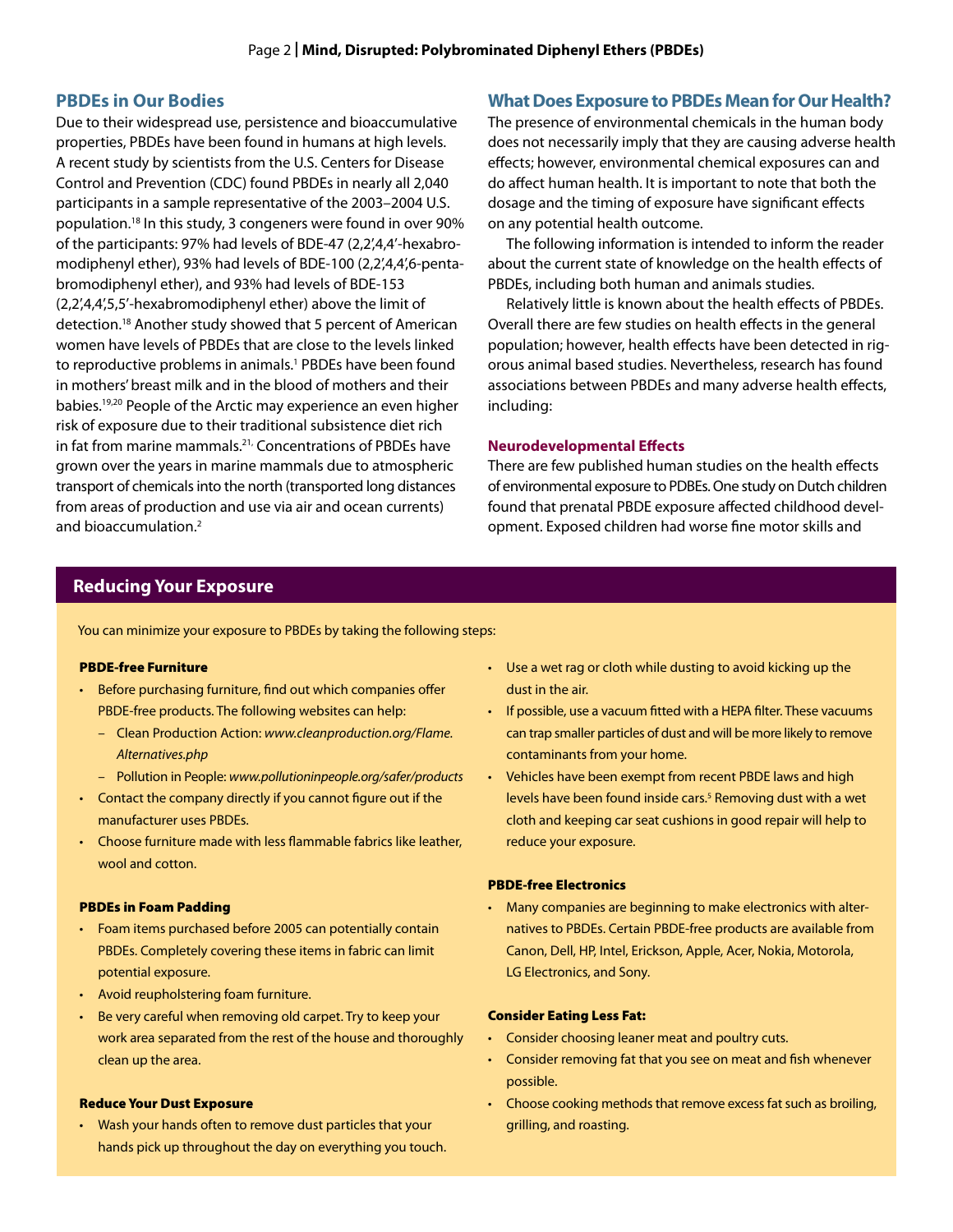attention, but better coordination, visual perception and behavior. The mothers in this study had serum PBDE concentrations in the low ppb range.<sup>22</sup> Another study of children prenatally exposed to PDBEs showed decreases in mental and physical development. PBDEs 47, 99 and 100 were correlated with lower developmental scores, while PBDE 153 was not. The most highly exposed children had significantly lower developmental scores than the less exposed children.<sup>23</sup>

A recent peer-reviewed scientific consensus statement by the Collaborative on Health and the Environment's Learning and Developmental Disabilities Initiative states, "Recent studies have left little doubt that PBDEs are developmental neurotoxicants in animals and lead to changes in motor activity and reduced performance on learning and memory tests."24,25,26 Numerous studies on rodents suggest that neonatal exposure to PBDEs permanently affects learning and memory functions, impairs motor activity, and is linked to aberrations in spontaneous motor behavior and hyperactivity.27,28,29,30,31,32,33

Researchers have also found that some of the developmental effects of exposure become worse over time. In a study of PBDE exposure in mice, spontaneous behavior and habituation capability (both indicators of the ability of individuals and the species to survive in the wild) were permanently damaged by neonatal exposure to PBDEs and worsened with age.<sup>27</sup> Exposure to hexa-BDE has been linked to other developmental neurotoxic effects in mice, including changes in spontaneous behavior and impairments in learning and memory, which also appear to worsen with age.<sup>34</sup> A recent study in adult mice found consistent results which show that deca-BDE can be just as toxic to neurodevelopment as other PBDEs. In this study, exposure to deca-BDE was linked to hyperactivity and reduced or lack of habituation, also worsening with age.<sup>35</sup>

#### **Thyroid Problems**

Some PBDE congeners are structurally similar to thyroid hormone and have been shown to disrupt (by decreasing, increasing, or mimicking) the biological action of thyroid hormone.<sup>36</sup> In a study of newborn babies, high PBDE levels in cord blood were associated with decreased levels of thyroid hormones. PBDE concentrations ranged from below 10 ppb to several hundred ppb in the blood.37 In a recent study of adult men who consume sport fish, researchers found that exposure to PBDEs at levels similar to those found in the general US population were associated with increased thyroid hormone  ${\sf T}_4$  (thyroxine). $^{38}$  Men in this study with the highest body burdens of PBDEs also showed increased thyroid antibodies, a risk factor for thyroid diseases such as chronic autoimmune thyroiditis and Graves' disease.38 PBDE exposure has also been linked to hypothyroidism in adults. In an occupational exposure study at a deca-BDE and decabromobiphenyl manufacturing plant, 4 out of 35 exposed workers showed clinical hypothyroidism, while none of the 89 unexposed workers exhibited thyroid dysfunction.<sup>39</sup>

Corresponding animal studies have also shown that PBDE exposure is linked to decreased circulating concentrations

of thyroid hormone<sup>14,40</sup> and decreased thyroid weight in adult rodent offspring.12 Exposure to deca-BDE has been linked to thyroid hyperplasia in rodent studies. In a 2-year study by the National Toxicology Program, deca-BDE was found to increase the incidence of follicular cell hyperplasia (proliferation of follicular cells, which are responsible for making thyroid hormones) in the thyroid gland in male and female mice.<sup>41</sup>

#### **Reproductive Effects**

PBDEs can be both mildly estrogenic<sup>42</sup> and anti-androgenic compounds.43,44 They have been correlated to cryptorchidism (undescended testes), in newborn boys exposed through breast milk with a median concentration of 4.16 ppb(lw) vs. 3.16 ppb(lw) for controls.<sup>45</sup> PBDEs have been shown to permanently impair sperm development in rodent studies.14 Exposure to BDE-153, has been associated with a decrease in testicle size and the sperm concentration in humans.<sup>46</sup> Exposure to PBDEs in household dust at levels commonly encountered in the US has been linked with lower levels of androgens (male hormones) in adult men.<sup>47</sup> PBDEs have also been associated with delay of puberty in both male and female rodents and changes in sexual development and gender-specific sexual behavior.<sup>48</sup> Exposure to PBDEs has been linked to low birth weight, birth defects, reduced weight gain during pregnancy, changes in ovary cells and reduced sperm count.<sup>49,50</sup> The breakdown products of PBDEs may inhibit human aromatase, an enzyme important in the formation of androgens and estrogens (male and female hormones), and in skeletal development. However, these results were found at concentrations above current human exposure levels. 51

#### **Cancer**

One study suggests that *in utero* exposure to PBDE concentrations is associated with an increased risk of testicular cancer in men, although the study has limitations and further studies would help to shed light on this association.<sup>52</sup> The Agency for Toxic Substances and Disease Registry (ATSDR) lists deca-BDE as a possible human carcinogen based on the development of liver tumors in rats.<sup>8</sup>

#### **Regulation of PBDEs**

There have been many steps forward in the regulation of PBDEs in recent years, but much more is needed to ensure the safety of public health. Internationally, Sweden was the first to initiate a phase-out of PBDEs in the late 1990s, followed by the European Union—first phasing out penta-BDE and octa-BDE in 2003 and then deca-BDE in 2006.<sup>53</sup> In 2008, Norway banned the use of deca-BDE in new consumer products.<sup>54</sup> Although no production occurred there, Canada prohibited the future manufacture of all PBDEs and placed resrictions on the import of certain PBDEs.<sup>55</sup>

The Stockholm Convention on Persistent Organic Pollutants, a United Nations treaty on persistent bioaccumulative substances, placed tetra-, penta-, hexa- and hepta-PBDEs under provisions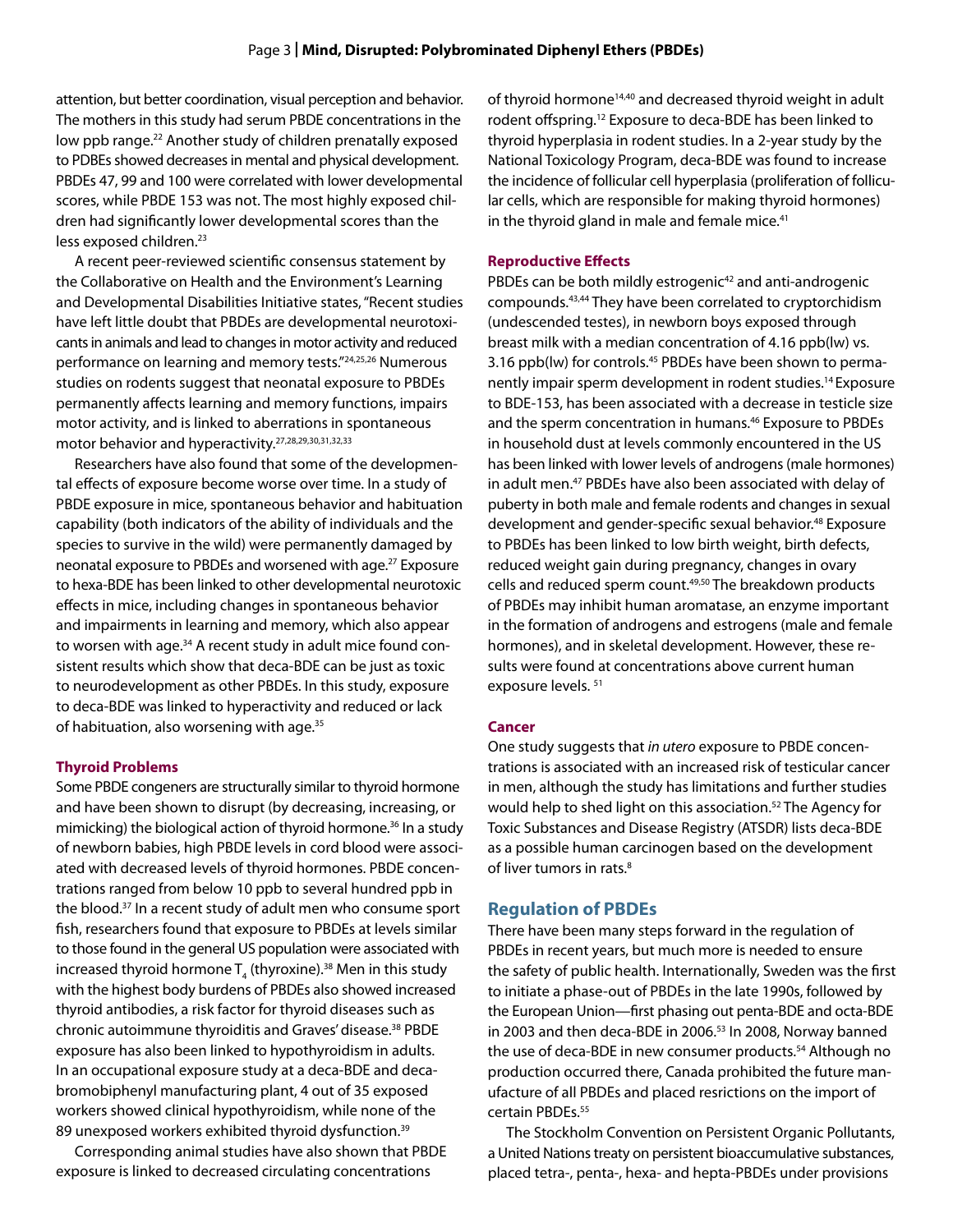of the Convention for global phase-out after determining they posed a risk to environmental and human health.

In the United States, industry voluntarily ended production of penta-BDE and octa-BDE in 2004, but deca-BDE is still permitted for use in consumer products.<sup>20</sup> In December, 2009 two U.S. producers of deca-BDE and the largest U.S. importer announced commitments to end production, importation, and sales of deca-BDE for most uses by December, 2012.<sup>56</sup> Washington, Maine, Oregon, and Vermont are currently discontinuing the use and manufacture of deca-BDE,<sup>57,58</sup> and 12 states have banned pentaand octa-BDE, with other states across the nation aiming for similar legislation.

#### **Endnotes**

- 1 McDonald TA. 2005. Polybrominated diphenylether levels among United States residents: Daily intake and risk of harm to the developing brain and reproductive organs." *Integrated Environmental Assessment and Management* 1(4):343-354.
- 2 Ikonomou MG, Rayne S, Addision RF. 2002. Exponential increases of the brominated flame retardants, polybrominated diphenyl ethers, in the Canadian Arctic from 1981 to 2000. *Environmental Science & Technology*  36(6):1886-1892.
- 3 Hale RC, Alaee M, Manchester-Neesvig JB, Stapleton HM, Ikonomou MG. 2003. Polybrominated diphenyl ether flame retardant in the North American environment. *Environmental International* 29:771-779.
- 4 Toxic-Free Legacy Coalition Report. 2006. Pollution in People. Available: *www.toxicfreelegacy.org.*
- 5 Lagalante AF, Oswald TD, Calvosa FC. 2008. Polybrominated diphenyl ether (PBDE) levels in dust from previously owned automobiles at United States dealerships. *Environment International* 35(3):539-44.
- 6 Hooper K, McDonald TA. 2000. The PBDEs: An emerging environmental challenge and another reason for breast-milk monitoring programs. *Environmental Health Perspectives* 108(5):387-392.
- 7 Stapleton HM, Brazil B, Holbrook RD, Michelmore CL, Benedict R, Konstantinov A, Potter D. 2006. In vivo and in vitro debromination of decabomodiphenyl ether (BDE 209) by juvenile rainbow trout and common carp. *Environmental Science and Technology* 40(15): 4653-4658.
- 8 Van der ven LT, van de Kuil T, Leonards PE, Slob W, Canton RF, Germer S, Visser TJ, Litens S, Hakansson H, Schrenk D, van der Berg M, Piersma AH, Vos JG, Opperhuizen A. 2008. A 28-day oral dose toxicity study in Wistar rats enhanced to detect endocrine effects of decabromodipenyl ether (decaBDE). *Toxicology Letters* 179(1): 6-14.
- 9 Washington State Department of Health and Washington State Department of Ecology. 2006. Washington State Polybrominated Diphenyl Ether (PBDE) Chemical Action Plan: Final Plan*.* Available: *www.ecy.wa. gov/pubs/0507048.pdf*
- 10 Northwest Watch. 2004. Flame retardants in the bodies of pacific northwest residents: A study of toxic body burdens. Available: *www.sightline.org/*
- 11 Sjödin A, Patterson Jr DG, Bergman Å. 2003. A review on human exposure to brominated flame retardants—particularly polybrominated diphenyl ethers. *Environment International* 29(6): 829-40.
- 12 Agency for Toxic Substances and Disease Registry (ATSDR). 2004. Toxicological Profile for Polybrominated Biphenyls and Polybrominated Diphenyl Ethers. Atlanta, GA: U.S. Department of Health and Human Services, Public Health Service, Agency for Toxic Substances and Disease Registry. Available: www.atsdr.cdc.gov/toxprofiles/tp68.html.
- 13 Frederiksen M, Vorkamp K, Thomsen M, Knudsen LE. 2009. Human internal and external exposure to PBDEs – a review of levels and sources. *International Journal of Hygeine and Environmental Health* 212(2): 109-134.
- 14 Wilford BH, Shoeib M, Harner T, Zhu J, Jones KC. 2005. Polybrominated diphenyl ethers in indoor dust in Ottawa, Canada: implications for sources and exposure. *Environmental Science and Technology* 39(18): 7027-7035.
- 15 Huwe JK, Hakk H, Smith DJ, Diliberto JJ, Richardson V, Stapleton HM, Birnbaum LS. 2008. Comparative absorption and bioaccumulation of polybrominated diphenyl ethers following ingestion via dust and oil in male rats. *Environmental Science and Technology* 42(7): 2694-2700.
- 16 Ross PS, Couillard CM, Ikononmou MG, Johannessen SC, Lebeuf M, Macdonald RW, Tomy GT. 2009. Large and growing environmental reservoirs of Deca-BDE present an emerging health risk for fish and marine mammals. *Marine Pollution Bulletin* 58(1): 7-10.
- 17 Frederiksen M, Vorkamp K Thomsen M, Knudsen LE. 2009. Human internal and external exposure to PBDEs-A review of levels and sources. *Int J Hyg Environ Health 212:109-134*
- 18 Sjödin A, Wong L-Y, Jones RS, Park A, Zhang Y, Hodge C, Dipietro E, McClure C, Turner W, Needham LL, Patterson Jr. DG. 2008. Serum Concentrations of Polybrominated Diphenyl Ethers (PBDEs) and Polybrominated Biphenyl (PBB) in the United States Population: 2003–2004. *Environ Sci Technol* 42(4): 1377-84.
- 19 Schecter A, Pavuk M, Papke O, Ryan JJ, Birnbaum L, Rosen R. 2003. Polybrominated diphenyl ether (PBDEs) in U.S. mother's milk. *Environmental Health Perspectives* 111(14):1723-1729.
- 20 Mazadai A, Dodder NG, Abernathy MP, Hites RA, Bigsby RM. 2003. Polybrominated diphenyl ethers in maternal and fetal blood samples. *Environmental Health Perspectives* 111(9):1249-1252.
- 21 Letcher RJ, Bustnes JO, Dietz R, Jenssen BM, Jorgensen EH, Sonne C, Verreault J, Vijayan MM, Gabrielsen GW. 2009. Exposure and effects assessment of persistent organohalogen contaminants in arctic wildlife and fish. *Science of the Total Environment* doi:10.1016/j.scitotenv.2009.10.038
- 22 Roze E, Meijer L, Bakker A, Van Braeckel KNJA, Sauer PJJ, Bos AF. 2009. Prenatal exposure to organohalogens, including brominated flame retardants, influences motor, cognitive, and behavioral performance at school age. *Environmental Health perspectives* doi:10.1289/ehp.0901015.
- 23 Herbstman JB, Sjödin A, Jones R, Kurzon M, Lederman SA, Rauh VA, Needham LL, Wang R, Perera FP. 2008. Prenatal Exposure to PBDEs and Neurodevelopment. *Environmental Health Perspectives* doi:10.1289/ ehp.0901340
- 24 Collaborative on Health & the Environment, Learning and Developmental Disabilities Initiative. 2008, February 20. *Scientific Consensus Statement on Environmental Agents Associated with Neurodevelopmental Disorders.*  Available: www.iceh.org/pdfs/LDDI/LDDIStatement.pdf
- 25 Costa LG, Giordano G. 2007. Developmental neurotoxicity of polybrominated diphenyl ether (PBDE) flame retardants. *Neurotoxicology*.28 (6):1047-1067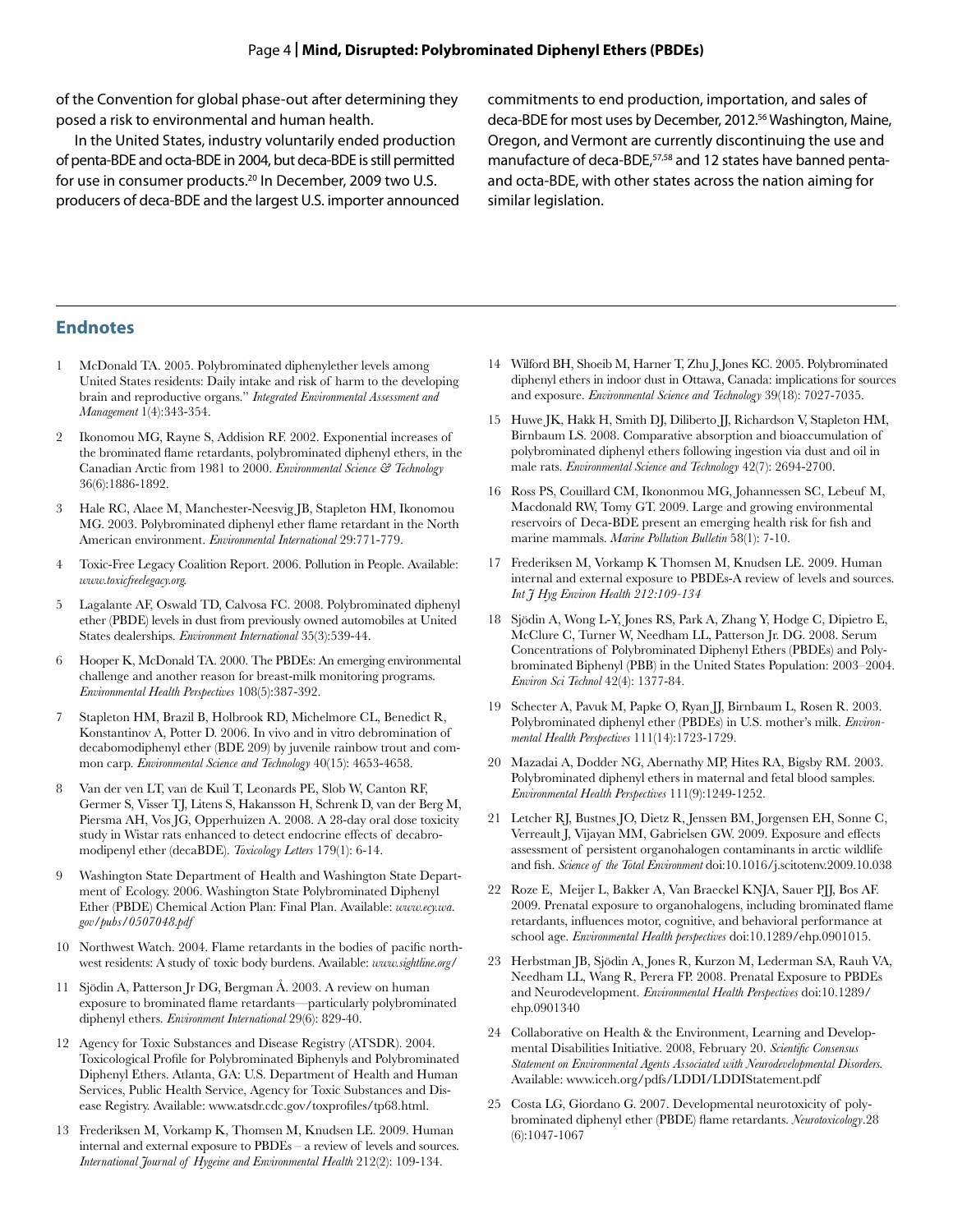- 26 Rice DC, Reeve EA, Herlihy A, Zoeller RT, Thompson WD, Markowski VP. 2007. Developmental delays and locomotor activity in the C57BL6/J mouse following neonatal exposure to the fullybrominated PBDE, decabromodiphenyl ether. *Neurotoxicol Teratol* 29(4):511-20.
- 27 Eriksson P, Jakobsson E, Fredriksson A. 2001. Brominated flame retardants: A novel class of developmental neurotoxicants in our environment? *Environmental Health Perspectives* 109(9):903-908.
- 28 Kuriyama SN, Talsness CE, Grote K, Chahoud I. 2005. Developmental exposure to low-dose PBDE-99: Effects on male fertility and neurobehavior in rat offspring. *Environmental Health Perspectives* 13(2):149-154.
- 29 Johansson N, Viberg H, Fredricksson A, Eriksson P. 2008. Neonatal exposure to deca-brominated diphenyl ether (PBDE 209) causes doseresponse changes in spontaneous behavior and cholinergic susceptibility in adult mice. *Neurotoxicology* 29(6): 911-919.
- 30 US EPA. 2008a. Reference Dose for PBDE-47. 2,2',4,4'-Tetrabromodiphenyl ether (BDE-47) Quickview (CASRN 5436-43-1). Integrated Risk Information System. Available: *http://cfpub.epa.gov/ncea/iris/index. cfm?fuseaction=iris.showQuickView&substance\_nmbr=1010 [NEED COPY]*
- 31 US EPA. 2008b. Reference Dose for PBDE-99. 2,2',4,4',5-Pentabromodiphenyl ether (BDE-99) Quickview (CASRN 60348-60-9). Integrated Risk Information System. Available: *http://cfpub.epa.gov/ncea/iris/index. cfm?fuseaction=iris.showQuickView&substance\_nmbr=1008 [NEED COPY]*
- 32 Us EPA. 2008c. Reference Dose for PBDE-153. 2,2',4,4',5,5'-Hexabromodiphenyl ether (BDE-153) Quickview (CASRN 68631-49-2). Integrated Risk Information System. Available: *http://cfpub.epa.gov/ncea/iris/ index.cfm?fuseaction=iris.showQuickView&&substance\_nmbr=1009 [NEED COPY]*
- 33 US EPA. 2008d. Reference Dose for PBDE-209. 2,2',3,3',4,4',5,5',6,6'-Decabromodiphenyl ether (BDE-209) Quickview (CASRN 1163-19-5). Integrated Risk Information System. Available:
- http://cfpub.epa.gov/ncea/iris/index.cfm?fuseaction=iris. showQuickView&substance\_nmbr=0035 [NEED COPY]
- 34 Viberg H, Fredriksson A, Eriksson P. 2003. Neonatal exposure to polybrominated diphenyl ether (PBDE 153) disrupts spontaneous behaviour, impairs learning and memory, and decreases hippocampal cholinergic receptors in adult mice. *Toxicol Appl Pharmacol* 192(2): 95-106. [NEED COPY]
- 35 Viberg H, Fredriksson A, Eriksson P. 2007. Changes in spontaneous behaviour and altered response to nicotine in the adult rat, after neonatal exposure to the brominated flame retardant, decabrominated diphenyl ether (PBDE 209). *Neurotoxicology* 28(1): 136-42. [NEED COPY]
- 36 Siddiqi MA, Laessig RH, Reed KD. 2003. Polybrominated diphenyl ethers (PBDEs): New pollutants-old diseases. *Clinical Medicine & Research* 1(4): 281-90.
- 37 Herbstman JB, Sjodin A, Apelberg BJ, Witter FR, Halden RU, Patterson DG, Panny SR, Needham LL, Goldman LR. 2008. Birth delivery mode modifies the associations between prenatal polychlorinated biphenyl (PCB) and polybrominated diphenyl ether (PBDE) and neonatal thyroid hormone levels. *Environmental Health Perspectives* 116(10): 1376-1382.
- 38 Turyk ME, Persky VW, Imm P, Knobeloch L, Chatterton R, Anderson HA. 2008. Hormone disruption by PBDEs in adult male sport fish consumers. *Environmental Health Perspectives* 116(12). Available: *www.ehponline. org/members/2008/11707/11707.html*
- 39 Bahn AK, Mills JL, Synder PJ, Gann PH, Houten L, Bialik O, Hollmann L, Utiger RD. 1980. Hypothyroidism in workers exposed to polybrominated biphenyls. *N Engl J Med* 302:31-33. [NEED COPY]
- 40 Tseng LH, Li MH, Tsai SS, Lee CW, Pan MH, Yao WJ, Hsu PC. 2008. Developmental exposure to decabromodiphenyl ether (PBDE 209): Effects on thyroid hormone and hepatic enzyme activity in male mouse offspring. *Chemosphere* 70(4): 640-647.
- 41 National Toxicology Program (NTP). 1986. Toxicology and carcinogenesis studies of decabromodiphenyl oxide (Case No. 1163-19-5) in F344/N rats and B6C3F1 mice (feed studies). Technical Report 309. Research Triangle Park, NC: National Toxicology Program. Available: *http://ntp.niehs.nih.gov/ntp/htdocs/LT\_rpts/tr309.pdf.p. 47*
- 42 Mercado-Feliciano M, Bigsby RM. 2008. The polybrominated diphenyl ether mixture DE-71 is mildly estrogenic. *Environmental Health Perspectives* 116(5): 605-611.
- 43 Yang W, Mu Y, Giesy JP, Zhang A, Yu H. 2009. Anti-androgen activity of polybrominated diphenyl ethers determined by comparative molecular similarity indices and molecular docking. *Chemosphere.* 75:1159-1164
- 44 Stoker TE, Cooper RL, Lambright CS, Wilson VS, Furr J, Gray LE. 2005. In vivo and in vitro anti-androgenic effects of DE-71, a commercial polybrominated diphenyl ether (PBDE) mixture. *Toxicology and Applied Pharmacology.* 207:78-88
- 45 Main KM, Kivirant H, Virtanen HE, Sundqvist E, Tuomisto J, Vartiainen T, Skakkebaek NE, Toppari J. 2007. Flame retardants in placenta and breast milk and cryptorchidism in newborn boys. *Environmental Health Perspectives* 115(10): 1519-26.
- 46 Akutsu K, Takatori S, Nozawa S, Yoshiike M, Nakazawa H, Hayakawa K, Makino T, Iwamoto T. 2008. Polybrominated diphenyl ethers in human serum and sperm quality. *Bull Environ Contam Toxicol* 80:345-350
- 47 Meeker JD, Johnson PI, Camann D, Hauser R. 2009. Polybrominated diphenyl ether (PBDE) concentration in household dust are related to hormone levels in men. *Science of the Total Environment* doi: 10.1016/j. scitotenv2009.01.030.
- 48 Lilienthal H, Hack A, Roth-Harer A, Grande SW, Talsnesse CE. 2006. Effects of developmental exposure to 2,2',4,4',5-pentabromodiphenyl ether (PBDE-99) on sex steroids, sexual development, and sexually dimorphic behavior in rats. *Environmental Health Perspectives* 114(2):194-201.
- 49 Schreder E. 2006. Pollution in People: A Study of Toxic Chemicals in Washingtonians. Available: www.pollutioninpeople.org.
- 50 Chao HR, Wang SL, Lee WJ, Wang YF, Papke O. 2007. Levels of polybrominated diphenyl ethers (PBDEs) in breast milk from central Taiwan and their relation to infant birth outcome and maternal menstruation effects. *Environment International* 33(2): 239-245.
- 51 Canton RF, Scholten DE, Marsh G, de Jong PC, van den Berg M. 2008. Inhibition of human placental aromatase activity by hydroxylated ploybrominated diphenyl ethers (OH-PDBEs). *Toxicology and Applied Pharmacology* 227(1): 68-75.
- 52 Hardell L, van Bavel B, Lindström G, Eriksson M, Carlberg M. 2006. In utero exposure to persistent organic pollutants in relation to testicular cancer risk. *International Journal of Andrology* 29:228-234.
- 53 Northwest Watch. 2004. Flame retardants in the bodies of Pacific Northwest residents: A study of toxic body burdens. Available: *www.sightline.org.*
- 54 Norwegian Pollution Control Authority. 2008. Ban on Deca-BDE. Available: *http://www.sft.no/publikasjoner/2401/ta2401.pdf*
- 55 Government of Canada. 2008. Polybrominated diphenyl ether regulations. *Canada Gazette Part II* 142(14): 1663-1682.
- 56 US EPA. 2009. DecaBDE Phase-Out Initative. Available: *www.epa.gov/ oppt/existingchemicals/pubs/actionplans/deccadbe.html. [NEED COPY]*
- 57 State of Maine. 2007. Title 38, Chapter 16, Section 1609: Restrictions on sale and distribution of brominated flame retardants. Available: *www.mainelegislature.org/legis/statutes/38/title38sec1609.html*
- 58 State of Washington. 2008. Revised Code of Washington, chapter 70.76: Polybrominated diphenyl ethers –flame retardants. Available: *http://apps.leg.wa.gov/RCW/default.aspx?cite=70.76*